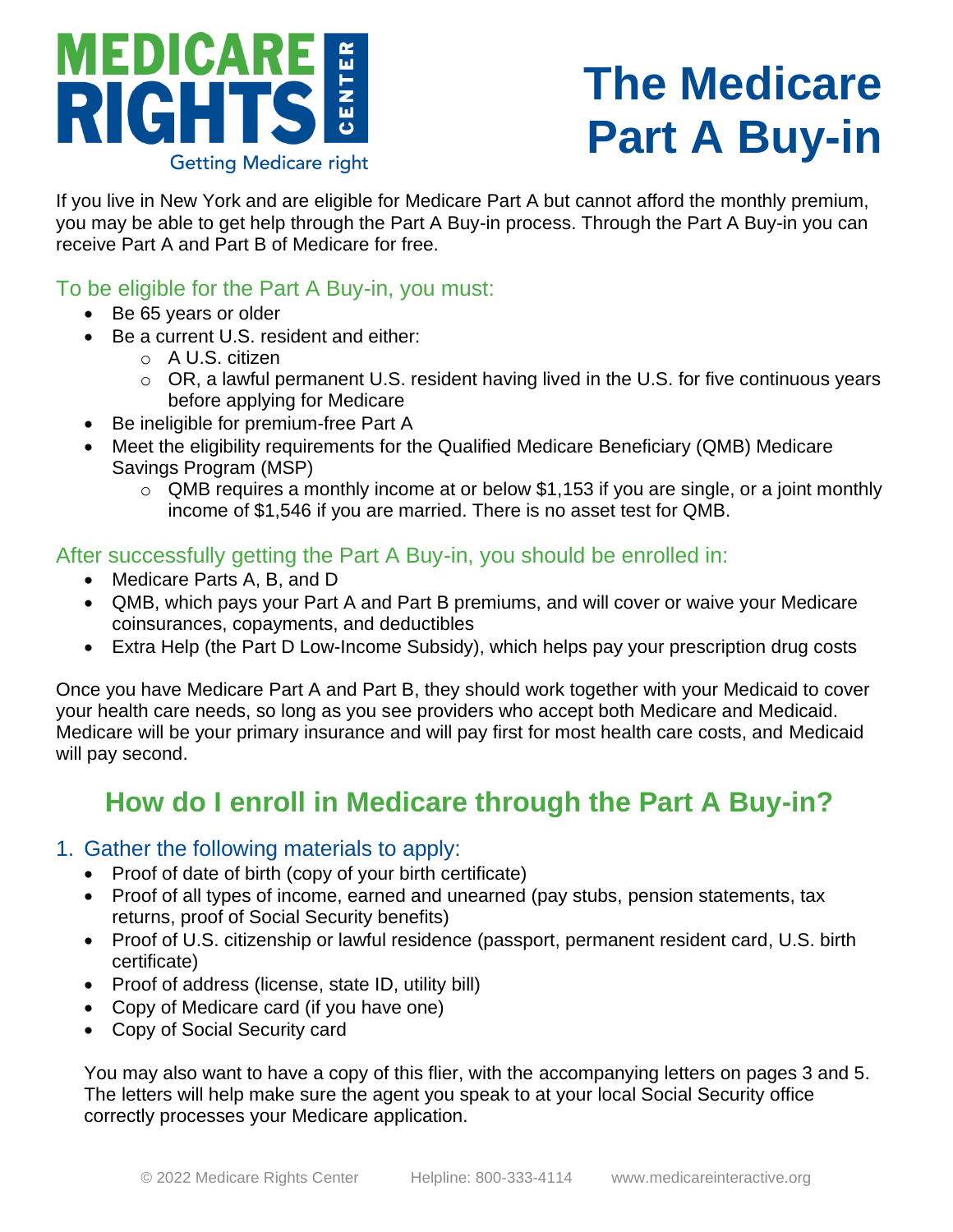Note: If you already have Medicare Part B, skip to step 3. You know you have Part B if you have a red, white, and blue Medicare card that says "Medical (Part B)." You will use that card as proof of Medicare enrollment.

## 2. Go to your local Social Security office and ask to be enrolled in Medicare Part B and conditional Part A. (Bring letter #1, on pages 3-4.)

The agent you speak to at Social Security should give you a confirmation letter, also considered a receipt. Your receipt serves as proof of your enrollment in Medicare Part B and conditional Part A. Conditional Part A means you will only receive Part A after successfully completing the Part A Buy-in, and therefore will not have to pay for Part A.

To find your local Social Security office, visit <https://www.ssa.gov/locator> or call Social Security at 800-772-1213. If you encounter problems enrolling in Part B and conditional Part A at Social Security, you may need to try speaking to a different representative, asking to speak to a supervisor, or enrolling at a different office.

## 3. As soon as you can, take your receipt to your local Medicaid office (also known as your local Department of Social Services (DSS) office) and ask to apply for the QMB program and the Part A Buy-in. (Bring letter #2, on page 5.)

The QMB program is a Medicare Savings Program, and it will pay for your Medicare Part A and Part B premiums if you are eligible. To be eligible for QMB, you must have a monthly income at or below \$1,094 if you are single, or a joint monthly income of \$1,472 if you are married. Do not wait to apply for QMB. Go to your Medicaid office as soon as you can after completing steps 1 and 2. Delays could cause enrollment issues.

When you apply for QMB and the Part A Buy-in, be sure to bring

- Your receipt from the Social Security office (because you must show proof that you applied for Medicare)
- If you have Part B already, your red, white, and blue Medicare card as proof of Medicare enrollment
- Proof of address
- A copy of your Social Security card
- Proof of all forms of income

It typically takes 45 days to process your QMB/Part A Buy-in application. Once you have successfully received QMB, you should be enrolled in premium-free Part A and Part B. If you don't have it already, you will receive a red, white, and blue Medicare card in the mail confirming your Medicare enrollment.

If you experience difficulties while navigating the Part A Buy-in application process at Social Security or your Medicaid office, or if you are not eligible for QMB, call the Medicare Rights Center at 800-333-4114 for assistance.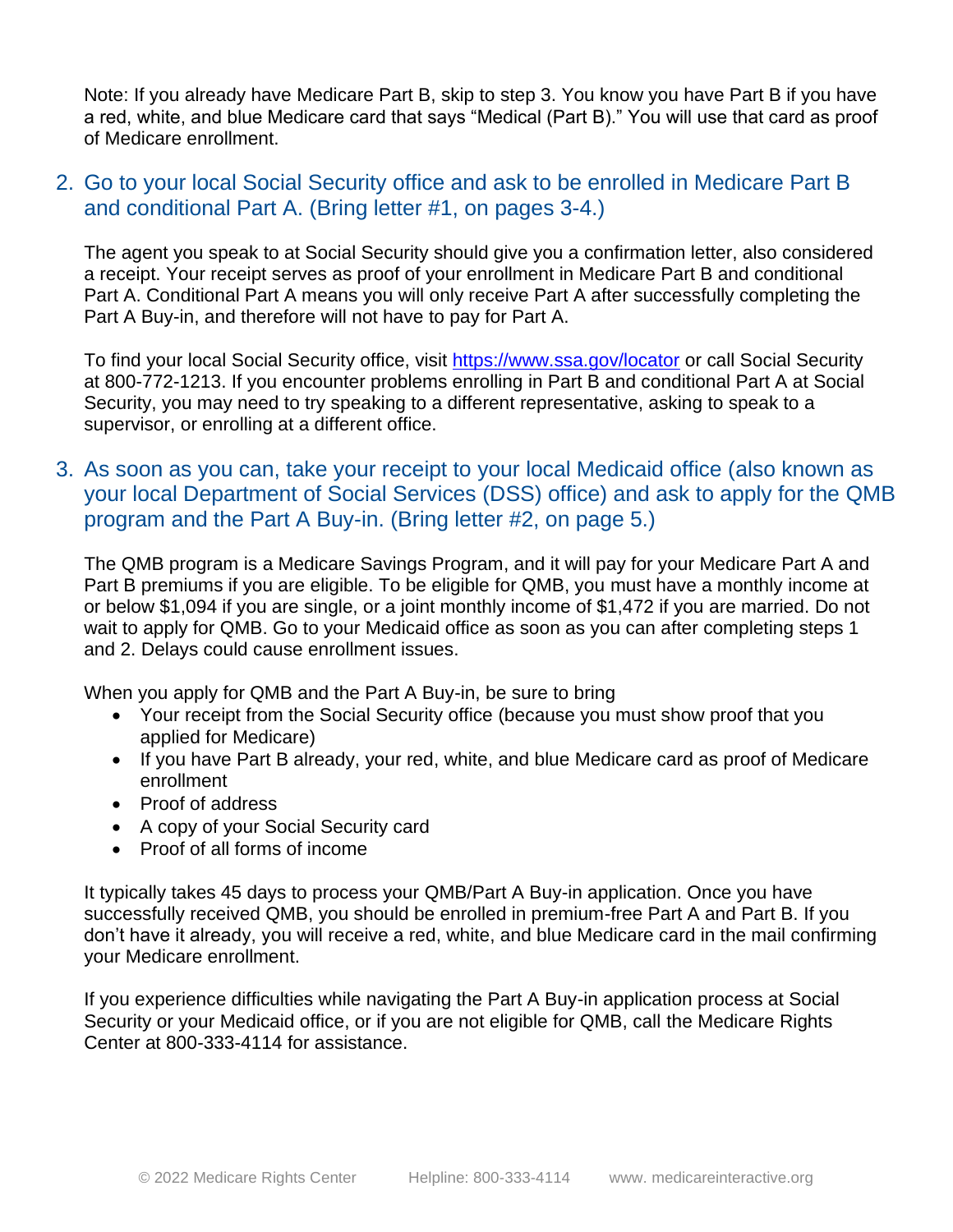

## **Letter #1 for applying at Social Security**

## **Social Security Office**

Dear sir/madam:

I would like to enroll in Medicare Part B and conditional Part A so I can be considered as a potential **Part A Buy-in/QMB applicant**. Once I have enrolled in Part B and conditional Part A, I will apply for QMB and the Part A Buy-in at the my local Medicaid office. Below is the Part A Buy-in citation from Social Security's Program Operations Manual System (POMS), which explains how I am eligible to enroll in Part B outside of the General Enrollment Period (GEP) at any time throughout the year.

I would like to have my Part B enrollment request processed and I need a copy of my application to take with me to the Medicaid office as proof that I have applied for Part B.

Thank you very much for your assistance. Please call the Medicare Rights Center at 800-333-4114 for more information.

HI 00801.140 Premium-Part A Enrollments for Qualified Medicare Beneficiaries (QMBs) – Part A Buy-In States and Group Payer States <https://secure.ssa.gov/poms.nsf/lnx/0600801140>

**E. Procedures for Processing Part A Coverage** <https://secure.ssa.gov/poms.nsf/lnx/0600801140#e>

4. Part A Buy-in State – Individual does NOT have Part B and is not eligible for Premium-Free Part A

If an individual does not have Part B, is not eligible for Premium-Free Part A, appears to meet QMB income and resource requirements, and resides in a Part A Buy-in State, explain the QMB program and the "conditional enrollment" process for Premium-Part A. Individuals residing in a Part A Buy-in State can file a conditional Part A enrollment at any time.

### **POMS instructions continue on next page** →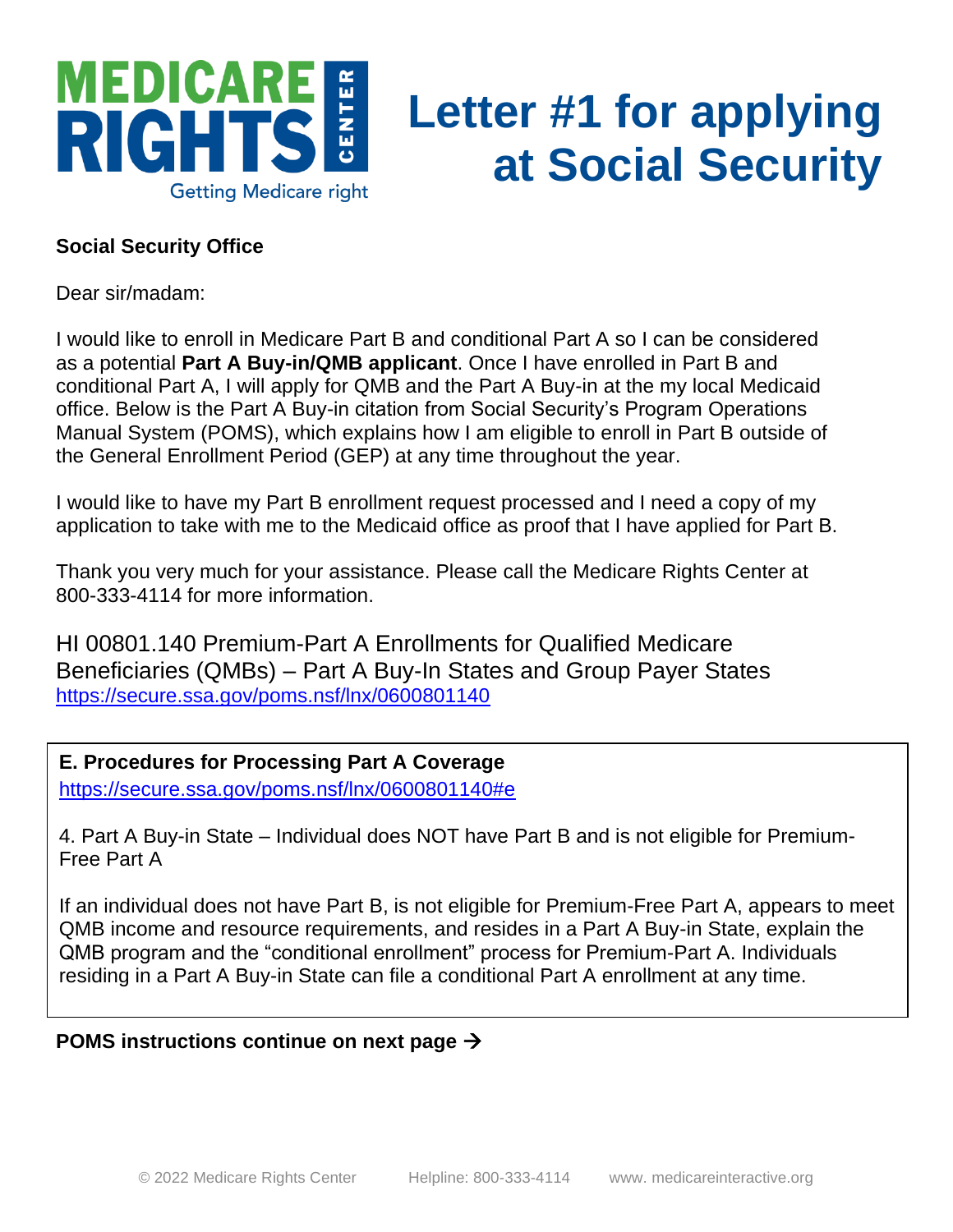#### FO Processing Instructions:

If the individual wishes to apply for Premium-Part A through the conditional enrollment process:

- Take an initial claim for Part B and conditional Part A through MCS (select claim type 5=UNINS MED ONLY on APPL screen).
- Develop proofs of age, citizenship or LAPR and residency.
- Review the earnings record for accuracy. A reduced premium for Part A may apply if the individual or spouse has 30- 39 quarters of coverage. For additional information on the Part A premium reduction, see [HI 01005.007.](https://secure.ssa.gov/poms.nsf/lnx/0601005007)
- Prepare an A101. If problems occur with the A101 and the technician cannot process the application through MCS, then prepare EF101. Instructions for screen completion for the A101 are in MCS 014.000 and EF101 are in T2PE 009.000. Include the following entries:

#### **Part A entitlement of the HI Data screen (HIDA or EFHIDA):**

- o START equal to the current operating month (COM)
- o BASIS of 'A'
- o Type of 'P'
- o PERIOD OF 'Q'
- o FILING date

#### **HI THIRD PARTY DATA (HI 3 PTY code-HITP OR EFHITP)**

- o STATE equal to PREMIUM HI START
- o CODE of 'Z99' for conditional applications only (means the individual is not entitled to Premium-HI); tell the individual to contact the State for QMB determination)
- o CATEGORY of 'Q'

#### **HI Premium/Reduction (HIPR or EFHIPR)**

- o START equal to PREMIUM HI START
- o HI PENALTY PERCENTAGE OF 00
- o Complete the following fields if applicable:
- o HAS 30 QTR
- o STOP
- o 30 QTR SSN

#### **Part B entitlement on the SMI Data screen (SMID or EFSMID)**

- o START equal to COM
- o BASIS of 'A'
- o PERIOD OF 'Q'
- o FILING date
- o MED-RET-US, if applicable

#### **SMI THIRD PARTY DATA (SMTP or EFSMTP);**

o Do not code THIRD PARTY DATA for Part B. See NOTE below.

#### **SMI PREMIUM HISTORY/VARIABLE SMI (SMPR or EFSMR)**

- o START equal to SMI START
- o PENALTY PERCENTAGE OF 000
- Refer the individual to the appropriate State office to apply for the QMB program. Emphasize the importance of promptly contacting the State to apply. Explain to the individual that he or she may receive a bill and he or she must pay Part B premiums until QMB begins.
- If applicable, add discussion comments in the "Remarks" section of the application and provide a screen shot to the individual, so he or she has a receipt of conditional Part A enrollment. **NOTE:** The individual can take the screen shot to the State as proof that he or she enrolled in conditional Part A when applying for the QMB program. This will assist the State in properly identifying the nature of the QMB application and assist the State on how to properly process the case.

#### Program Service Center (PSC) Processing Instructions

For MCS processing procedures for QMB Part A Buy-in states, see SM 03040.025C.1. For POS processing procedures for QMB Part A Buy-in states, see SM 03040.025C.2

Complete the following steps:

- Propagate A101/EF101 into MACADE.
- Refer to SM 00850.700 for MACADE screen coding and action.

**NOTE:** After processing the A101, the MBR will show the HI AGE line, SMI AGE line and HI3PTY line with the State Buy-in code, and SMI3PTY line with the State Buy-in code. Refer to the listing of Part A Buy-in States in [HI 00801.140B](https://secure.ssa.gov/poms.nsf/lnx/0600801140#b) of this section.